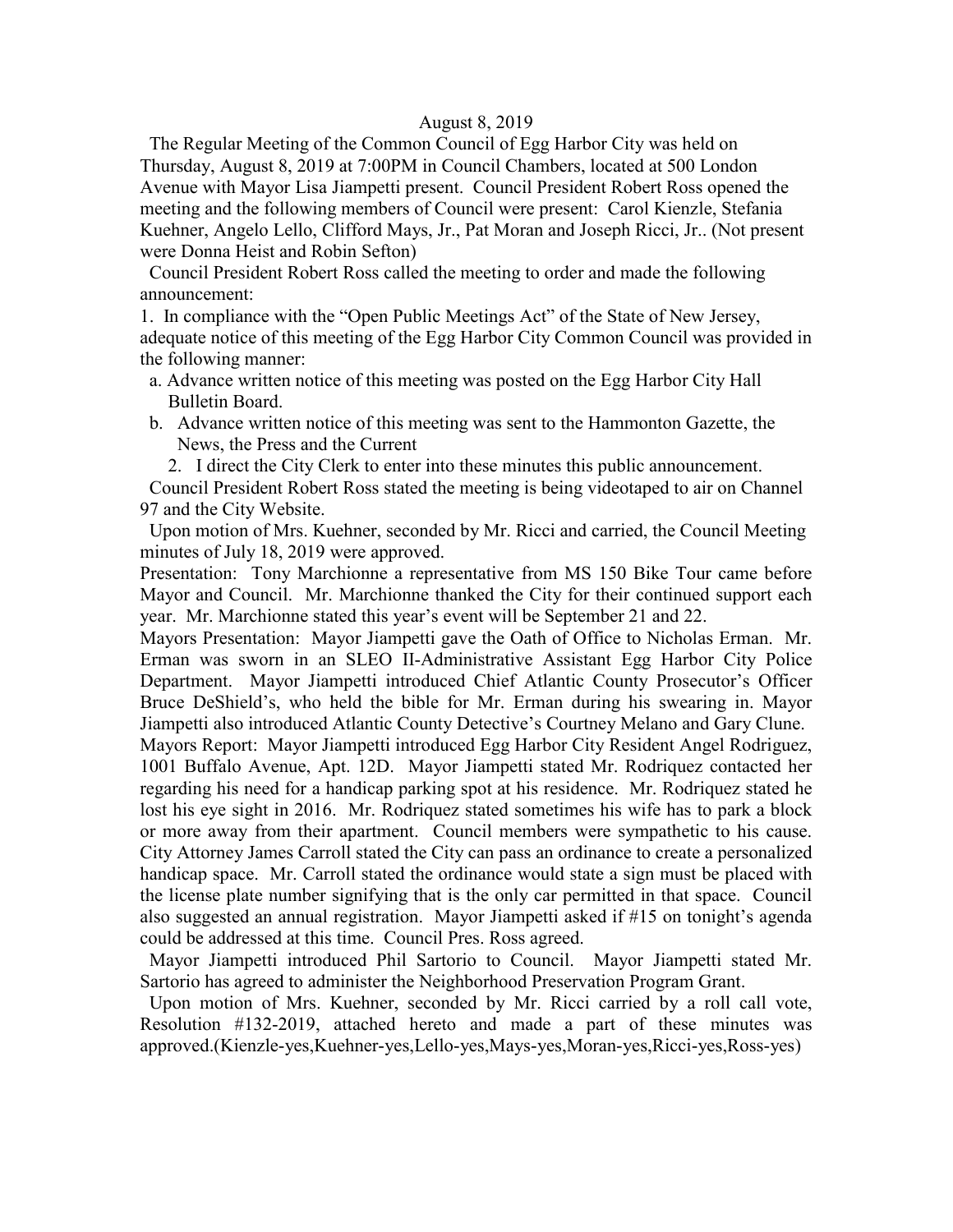## RESOLUTION #132-2019 GRANT ADMINISTRATIVE SERVICES PHIL SARTORIO-NEIGHBORHOOD PRESERVATION PROGRAM

 Mayor Jiampetti gave an update on the EHC Lake. Mayor Jiampetti mentioned the possibility of the State Police TAC PAC assisting

EHCPD with patrolling the WHP.

 Mayor Jiampetti stated she attended a recent meeting where Judge Julio Mendez, the Assignment Judge/Superior Court of Atlantic County Vicinage I, informed the attendees that a state mandate for smaller courts to merge is about to be enforced. Mayor Jiampetti stated the City needs to act now, to speak with other communities before a state makes a determination for the City. Council Pres. Ross agreed. Councilman Mays was against merging with another court. Mr. Mays stated EHC should have our own court for our residents. The City Attorney suggested the possibility that other courts would come to EHC. Mayor Jiampetti stated the judge said that the EHC Court would need too many upgrades and it would not be feasible. Councilman Ricci stated EHC court is projected to have a \$95,000.00 loss this year and the EHC tax payers have to make up the difference. Council agreed to meet with representatives from other towns about possible mergers.

 Mayor Jiampetti stated the City received a letter from a resident on the 600 block of Liverpool Avenue who is interested in purchasing the property next to their home that is City owned. Mayor Jiampetti read the information she received on the property from the Tax Assessor. City Attorney James Carroll stated if the City is interested in selling the property, the City can approach the two adjacent property owners tow see if they are interested and ask them to make an offer. Council Pres. Ross asked for a straw vote to proceed with the sale of the City owned land.(Kienzle-yes,Lello-yes,Mays-no,Kuehneryes,Ross-yes,Moran-yes,Ricci-yes) Mayor Jiampetti stated she would reach out to the adjacent property owners. Mayor Jiampetti stated the Tower Site project is still moving on and they should be making an offer next week. Mayor Jiampetti stated the Redevelopment Committee will be meeting with Max Slusher regarding Opportunity Zone Challenge Applications on August  $14<sup>th</sup>$  at 6pm. Mayor Jiampetti thanked Councilwoman Kuehner for having the shrubs removed from the front of City Hall. Mayor and Council expressed their sympathy to the Cantz Family for the recent loss of Riky Cantz. Mayor Jiampetti stated Riky Cantz was a police officer in EHC for 24 years. Committee Chair Reports:

Code Enforcement Committee Chair Ross stated one of the part time code enforcement officers in the department resigned. Council Pres. Ross also stated there will be a Special EHC Land Use Board meeting on August  $27<sup>th</sup>$ .

Police Department Report: N/A

CFO Report: N/A Jodi Kahn on maternity leave.

City Clerk Report: N/A

City Attorney Report: Mr. Carroll reminded everyone about the  $2<sup>nd</sup>$  Annual Food Truck Festival in EHC on August 17, 2019.

Engineer Report: EHC Engineer Ryan McGowan updated Mayor and Council on ongoing projects in EHC. Mr. McGowan spoke about the cost of painting the crosswalks to code. Mayor and Council agreed to solicit quotes for painting the crosswalks in various locations in EHC. Mr. McGowan spoke about the new traffic pattern around Spragg School and stated the signs will be going up next week. Mr. Ryan McGowan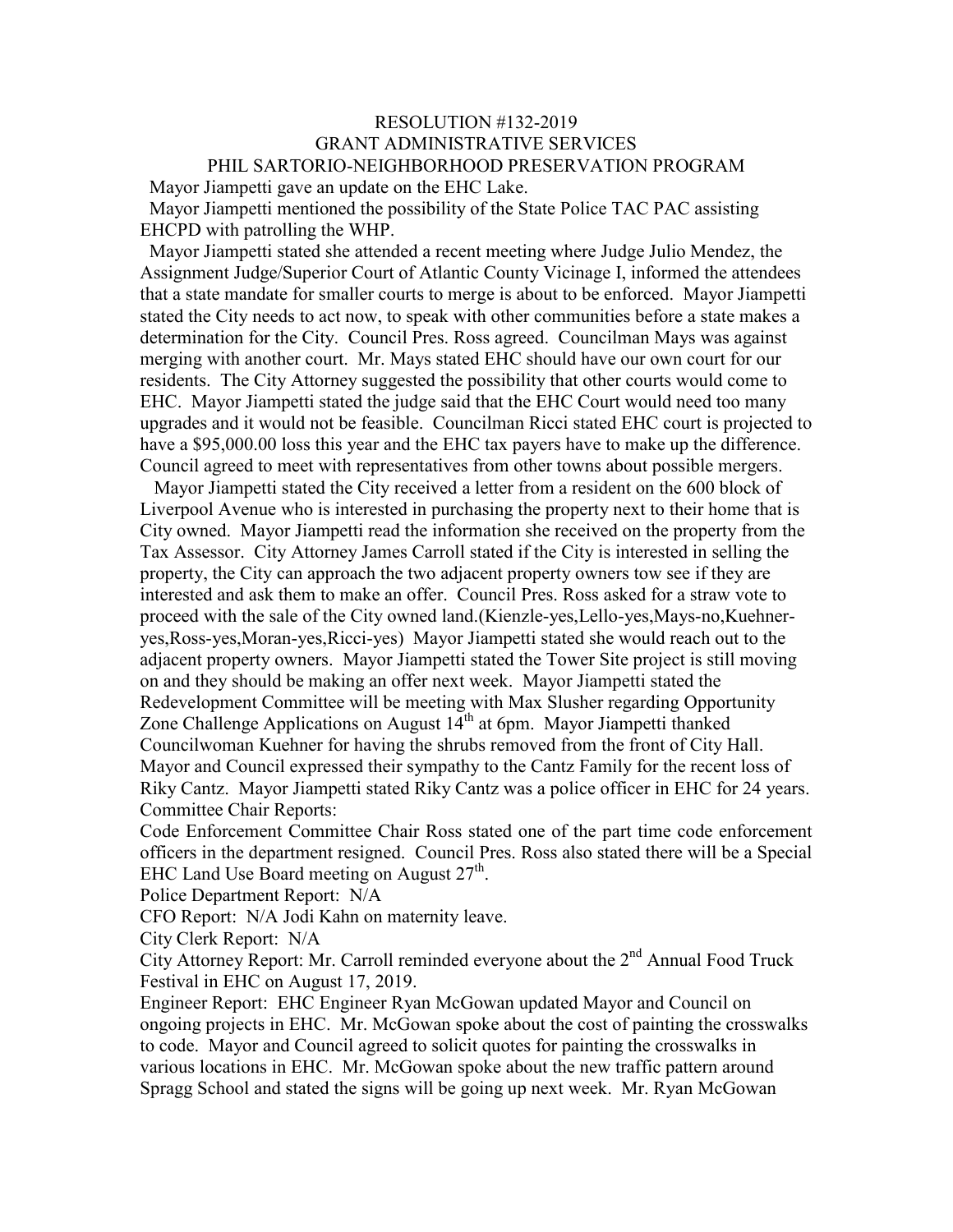discussed ways to improve safety on Rt. 30 in EHC. Mr. McGowan spoke on a design called Road Diet. Upon motion of Mrs. Kuehner, seconded by Mr. Ricci and carried, approval was given to Mr. McGowan to approach DOT for their thoughts on the Road Diet Design.

Mr. McGowan gave an update on the WIPA process. Upon motion of Mr. Moran, seconded by Mr. Lello and carried by a roll call vote, Resolution #133-2019, attached hereto and made a part of these minutes was approved.(Kienzle-yes,Kuehner-yes,Lelloyes,Mays-yes,Moran-yes,Ricci-yes,Ross-yes)

#### RESOLUTION #133-2019

# AUTHORIZE REMINGTON AND VERNICK ENGINEERS TO ADVERTISE AN RFQ TO POTENTIALLY SELL THE

### EGG HARBOR CITY WATER AND SEWER SYSTEM

 Mr. McGowan gave an update on the 100 block of Washington Avenue CDBG application. Upon motion of Mrs. Kuehner, seconded by Mr. Moran and carried, approval was given to advertise for a Public Hearing for the 100 block of Washington Avenue CDBG application.

 City Clerk Meg Steeb stated #14 on tonight's agenda, the certification of the annual audit, needs to be table. Ms. Steeb stated all the members of the governing body have not received a copy of the annual audit and in order to pass the resolution they all must receive a copy. Ms. Steeb stated she would but the resolution on the August  $22<sup>nd</sup>$  agenda.

 Upon motion of Mrs. Kuehner, seconded by Mr. Ricci and carried, Resolution #134- 2019, attached hereto and made a part of these minutes was approved.(Kienzleyes,Kuehner-yes,Lello-yes,Mays-yes,Moran-yes,Ricci-yes,Ross-yes)

#### RESOLUTION #134-2019

### AUTHORIZING THE CITY OF EGG HARBOR TO ENTER INTO INTER-LOCAL SERVICES AGREEMENT WITH THE ATLANTIC COUNTY IMPROVEMENT AUTHORITY FOR THE PURPOSE OF ADMINISTERING THE HOUSING REHABILITATION GRANT

 Upon motion of Mrs. Kuehner, seconded by Mr. Lello and carried by a roll call vote, Resolution #135-2019, attached hereto and made a part of these minutes was approved.(Heist-yes,Kienzle-abstain,Kuehner-abstain,Lello-yes,Mays-yes,Moranyes,Ricci-yes,Sefton-yes)

### RESOLUTION #135-2019 SHARED SERVICE AGREEMENT WITH EHC AND EHC PUBLIC SCHOOL DISTRICT FOR CLASS III POLICE OFFICERS

 Upon motion of Mrs. Kuehner, seconded by Mr. Lello and carried by a roll call vote, Resolution #136-2019, attached hereto and made a part of these minutes was approved.(Kienzle-yes,Kuehner-yes,Lello-yes,Mays-yes,Moran-yes,Ricci-yes,Ross-yes) RESOLUTION #136-2019 RELEASE SURETY DEPOSIT-SJ HAUCK-\$500.00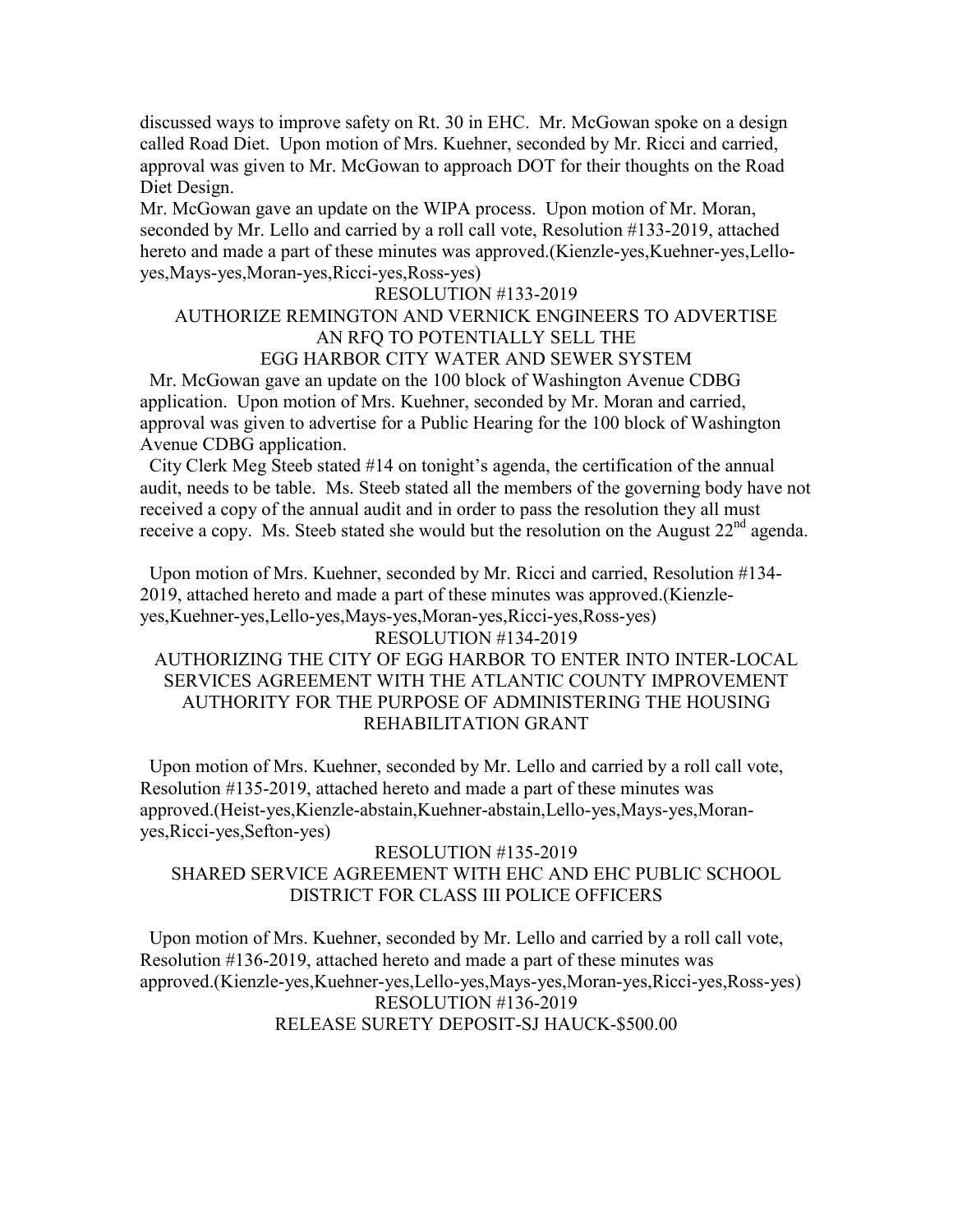Upon motion of Mrs. Kuehner, seconded by Mr. Ricci and carried by a roll call vote, Resolution #137-2019, attached hereto and made a part of these minutes was approved.(Kienzle-yes,Kuehner-yes,Lello-yes,Mays-yes,Moran-yes,Ricci-yes,Ross-yes) RESOLUTION #137-2019 AUTHORIZE THE REFUND OF OCCUPANCY TRANSFER INSPECTION FEE TO WEISSNER REALTY-\$75.00

 Upon motion of Mrs. Kuehner, seconded by Mr. Ricci and carried by a roll call vote, Resolution #138-2019, attached hereto and made a part of these minutes was approved.(Kienzle-yes,Kuehner-yes,Lello-yes,Mays-yes,Moran-yes,Ricci-yes,Ross-yes) RESOLUTION #138-2019 AUTHORZIE THE REFUND OF ELECTRICAL PERMIT FEE TO VELOCITEL, LLC-\$585.00

 Upon motion of Mrs. Kuehner, seconded by Mr. Ricci and carried by a roll call vote, Resolution #139-2019, attached hereto and made a part of these minutes was approved.(Kienzle-yes,Kuehner-yes,Lello-yes,Mays-yes,Moran-yes,Ricci-yes,Ross-yes) RESOLUTION #139-2019 RELIEVING TAX COLLECTOR FROM COLLECTION OF UNCOLLECTIBLE/PRELIMINARY 2020 TAXES

 Upon motion of Mr. Mays, seconded by Mr. Lello and carried by a roll call vote, Resolution #140-2019, attached hereto and made a part of these minutes was approved.(Kienzle-yes,Kuehner-yes,Lello-yes,Mays-yes,Moran-yes,Ricci-yes,Ross-yes) RESOLUTION #140-2019 RELIEVING TAX COLLECTOR FROM COLLECTION OF UNCOLLECTIBLE FINAL 2019/PRELIMINARY 2020 TAXES

 Upon motion of Mr. Lello, seconded by Mrs. Kuehner and carried by a roll call vote, Resolution #141-2019, attached hereto and made a part of these minutes was approved.(Kienzle-ys,Kuehner-yes,Lello-yes,Mays-yes,Moran-yes,Ricci-yes,Ross-yes) RESOLUTION #141-2019 EXTENDING THE GRACE PERIOD FOR THIRD QUARTER 2019 PAYMENT OF TAXES

Public Hearing:

#### ORDINANCE #10-2019

### SETTING LICENSING FEES FOR PLENARY RETAIL CONSUMPTION AND PLENARY RETAIL DISTRIBUTION FOR ALCOHOLIC BEVERAGES IN THE CITY OF EGG HARBOR 2020 THROUGH 2024

 Mrs. Kuehner made a motion to open the Public Hearing, the motion was seconded by Mr. Moran and carried by all. Council Pres. Robert Ross asked in anyone from the public had any comment and there was none. Upon motion of Mrs. Kuehner, seconded by Mr. Moran and carried the Public Hearing was closed. Upon motion of Mr. Ricci, seconded by Mr. Moran and carried, Ordinance #10-2019, attached hereto and made a